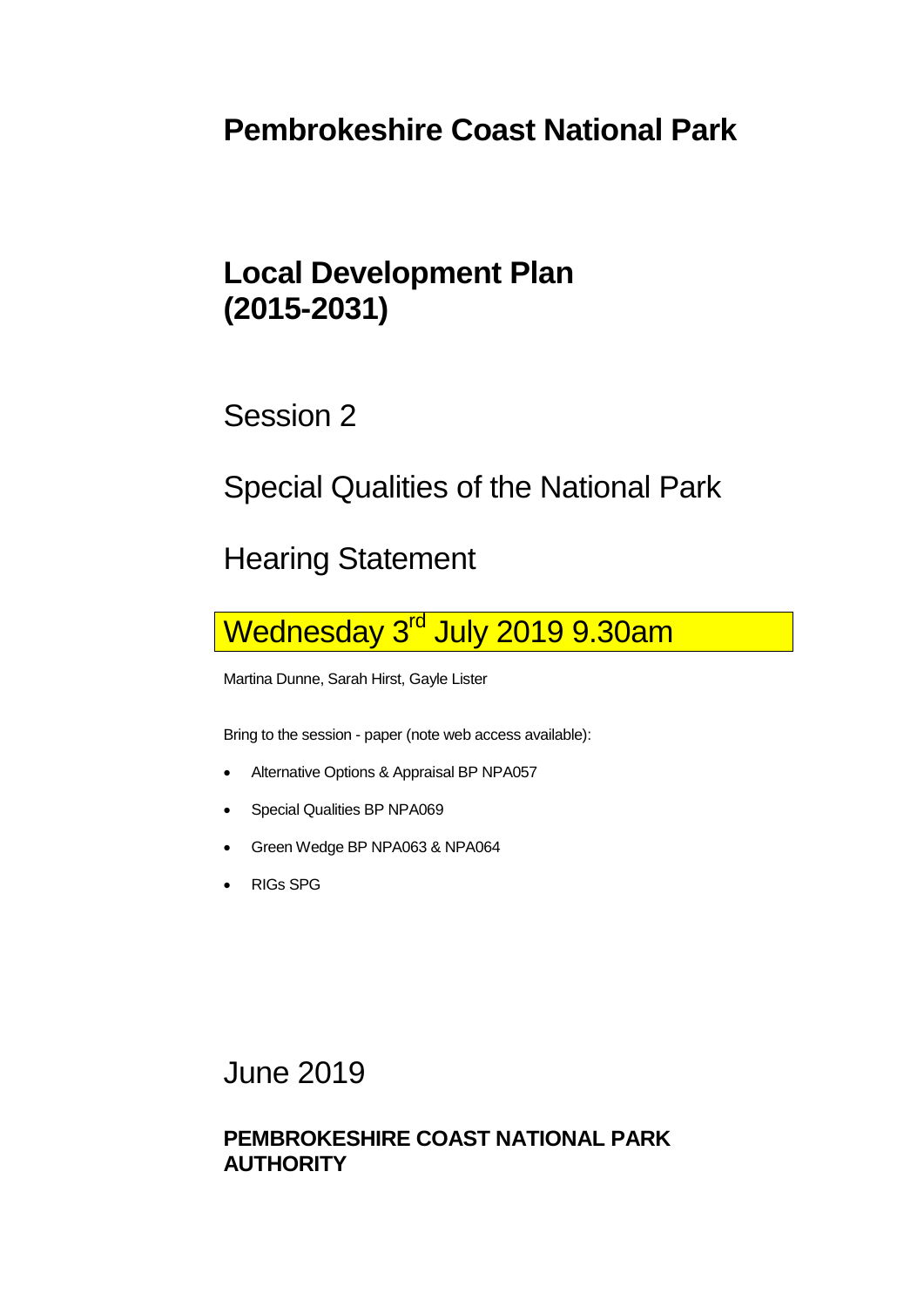| Session/Matter 2 - Special Qualities of the National Park<br>Wednesday 3 <sup>rd</sup> July 2019 9.30am |           |
|---------------------------------------------------------------------------------------------------------|-----------|
|                                                                                                         |           |
| Issue: Does the Plan provide a framework for the management of                                          | <b>MD</b> |
| the Special Qualities of the National Park that is soundly based,                                       |           |
| justified and consistent with the requirements of national policy?                                      |           |
|                                                                                                         |           |
| <b>Special Qualities of the National Park</b>                                                           |           |
| 1. Does Policy 8 provide adequate protection for the Special                                            |           |
| Qualities of the National Park, and is it founded on robust evidence?                                   |           |
| a) Is the policy consistent with the requirements of other                                              |           |
| legislation and national planning policy?                                                               |           |
| <b>NPA Response:</b> Please see the assessment of Policy 8 on                                           |           |
| page 28 of the Alternative Options & Appraisal Background                                               |           |
| Paper NPA057 and the Background Paper Special Qualities                                                 |           |
| <b>NPA069.</b>                                                                                          |           |
| b) Are the requirements of Policy 8(e) clear and does it provide                                        |           |
| an appropriate framework for managing the impact of                                                     |           |
| development on the National Park's ecosystems?                                                          |           |
| <b>NPA Response:</b> The requirements of Policy 8e) along with                                          |           |
| the suite of policies that are cross referenced provide an                                              |           |
| appropriate framework for decision making alongside national                                            |           |
|                                                                                                         |           |
| planning policy - Exam06 - Local Development Plan 2 with<br>Focussed Changes and PPW10 edits.           |           |
| 2. Is the framework for assessing and managing the impact of light                                      |           |
| pollution contained in Policy 9 clear and consistent with national                                      |           |
| policy?                                                                                                 |           |
|                                                                                                         |           |
| NPA Response: Please see the assessment of Policy 9 on                                                  |           |
| page 28 and 29 of the alternative Options & Appraisal                                                   |           |
| Background Paper NPA057.                                                                                |           |
| <b>Nature Conservation</b>                                                                              | <b>MD</b> |
| 3. Does the Plan provide an appropriate level of protection for                                         |           |
| statutory and non-statutory sites of biodiversity, nature conservation                                  |           |
| and geological importance?                                                                              |           |
| a) Are Policies 10, 11, 12 and 13 consistent with the                                                   |           |
| requirements of national<br>planning<br>policy and<br>other                                             |           |
| legislation?                                                                                            |           |
| b) Does Policy 12 provide an appropriate policy framework for                                           |           |
| assessing and managing the impact of development                                                        |           |
| on Local Sites of Nature Conservation or<br>proposals                                                   |           |
| Geological Importance, are the designations contained in the                                            |           |
| policy identified in the Plan and annotated on the Proposals                                            |           |
| Map?                                                                                                    |           |
| Does Policy 13 provide an appropriate policy framework for<br>C)                                        |           |
| assessing and managing the impact of development                                                        |           |
| proposals on biodiversity?                                                                              |           |
| <b>NPA Response:</b> With regard to questions 3a) to c) please                                          |           |
| the assessment of Policies 10 to 13 on pages 29 to 30<br>see                                            |           |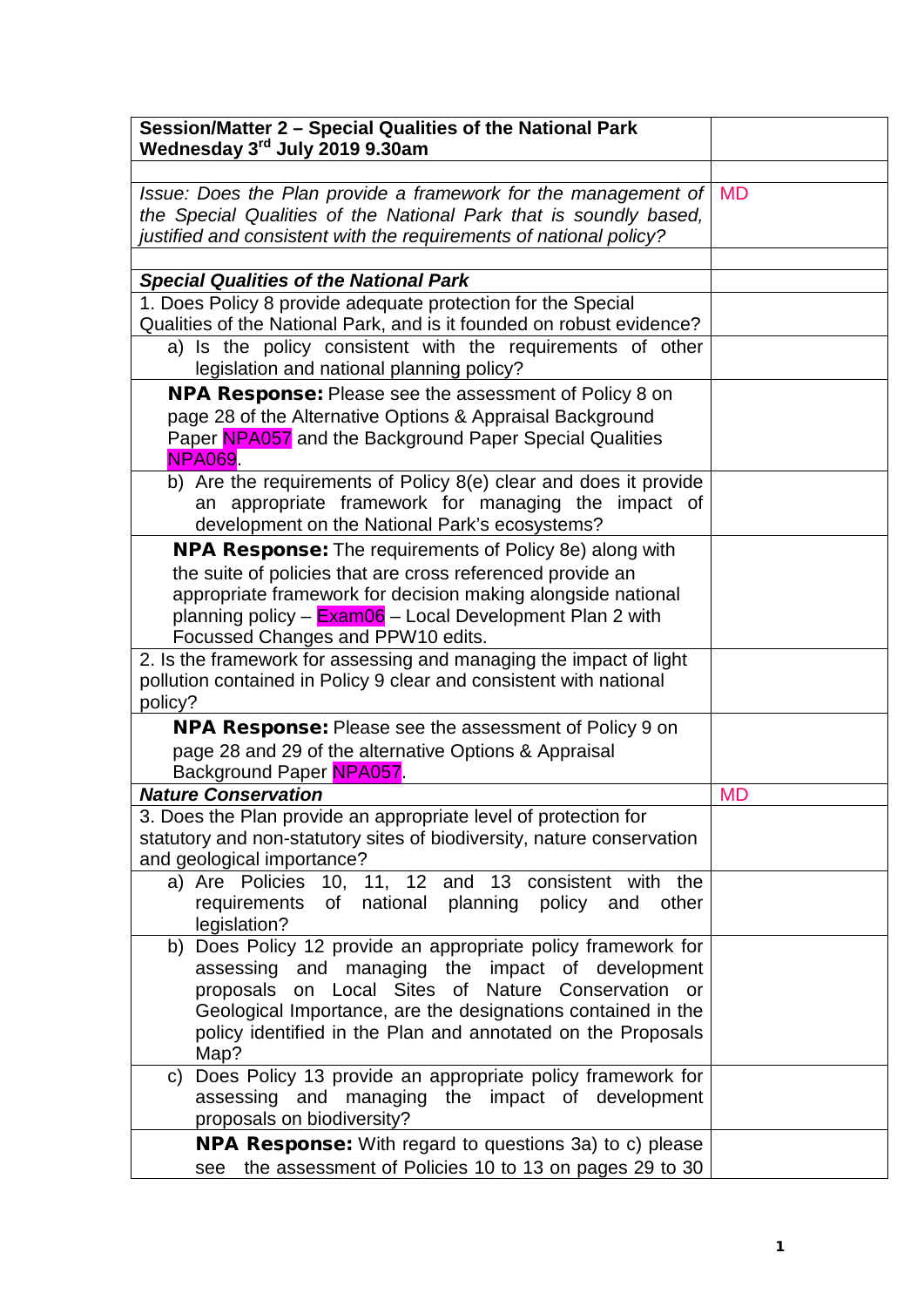| of the Alternative Options & Appraisal Background Paper<br><b>NPA057.</b>                                                                                                                                                                                                                                                                                                                                                                                                                                                                                                                                                                                                                                                                                                                                                                                                                                                                                                                                                                                                                                              |           |
|------------------------------------------------------------------------------------------------------------------------------------------------------------------------------------------------------------------------------------------------------------------------------------------------------------------------------------------------------------------------------------------------------------------------------------------------------------------------------------------------------------------------------------------------------------------------------------------------------------------------------------------------------------------------------------------------------------------------------------------------------------------------------------------------------------------------------------------------------------------------------------------------------------------------------------------------------------------------------------------------------------------------------------------------------------------------------------------------------------------------|-----------|
| The mapping of known nature conservation sites under<br>Policy 12 is shown on the Constraints Map as they are<br>designated by mechanisms outside the Local Development<br>Plan.                                                                                                                                                                                                                                                                                                                                                                                                                                                                                                                                                                                                                                                                                                                                                                                                                                                                                                                                       |           |
| Regionally Important Geodiversity Sites are funded and<br>supported by Natural Resources Wales. They are designated<br>outside the Local Development Plan process by<br>Geoconservation Cymru - Wales. The Authority supports<br>these designations with supplementary planning guidance<br>which is updated when sites are newly designated. They are<br>therefore not shown on the Proposals Map but could be<br>shown on the Constraints Map.                                                                                                                                                                                                                                                                                                                                                                                                                                                                                                                                                                                                                                                                       |           |
| With regard to other areas of biodiversity interest locally that<br>are not mapped please see edits suggested in <b>Exam05</b> (the<br>implications of Planning Policy Wales Edition 10) - see page<br>15 'Biodiversity' and <b>Exam 06</b> Local Development text edits<br>for Focussed Changes and PPW10) - Policy 12 and the<br>reasoned justification.                                                                                                                                                                                                                                                                                                                                                                                                                                                                                                                                                                                                                                                                                                                                                             |           |
| <b>Welsh Language</b>                                                                                                                                                                                                                                                                                                                                                                                                                                                                                                                                                                                                                                                                                                                                                                                                                                                                                                                                                                                                                                                                                                  | <b>SH</b> |
| 4. Does the Plan's strategy adequately safeguard the interests of                                                                                                                                                                                                                                                                                                                                                                                                                                                                                                                                                                                                                                                                                                                                                                                                                                                                                                                                                                                                                                                      |           |
| the Welsh language?                                                                                                                                                                                                                                                                                                                                                                                                                                                                                                                                                                                                                                                                                                                                                                                                                                                                                                                                                                                                                                                                                                    |           |
| a) How have the settlements identified in paragraph 4.80 been<br>defined, and should they be included in Policy 14?                                                                                                                                                                                                                                                                                                                                                                                                                                                                                                                                                                                                                                                                                                                                                                                                                                                                                                                                                                                                    |           |
| <b>NPA Response:</b> The list of areas included in paragraph<br>4.80 of the Plan relate to Town and Community Council<br>areas and would include the whole of the land within those<br>identified areas. The list includes all town and community<br>council areas which have at least 19.2% of residents as<br>Welsh speakers, based on 2011 Census data. This is the<br>proportion of Welsh speakers in Pembrokeshire as a whole.<br>The list corresponds with the Welsh language sensitive area<br>defined on the Proposals Map. The written list is intended to<br>provide clarity and does not expand the policy nor does it<br>contain any additional information which would be used for<br>taking decisions than is already contained in the policy. The<br>Authority considers therefore that the list is correctly included<br>in the supporting text to the policy. However, Welsh<br>Government has suggested that the list be included within<br>Policy 14 and the Authority has no objection to doing so if this<br>meets the concern as set out in the response to Focussed<br>Change 1569/FC03-NPA023. |           |
| b) To what scale of development do the requirements of Policy<br>14 apply?                                                                                                                                                                                                                                                                                                                                                                                                                                                                                                                                                                                                                                                                                                                                                                                                                                                                                                                                                                                                                                             |           |
| <b>NPA Response:</b> Paragraph 4.83 of <b>Exam06</b> (Local                                                                                                                                                                                                                                                                                                                                                                                                                                                                                                                                                                                                                                                                                                                                                                                                                                                                                                                                                                                                                                                            |           |
| Development Plan with Focussed Changes and PPW10<br>edits) sets out that the policy will be used in determining                                                                                                                                                                                                                                                                                                                                                                                                                                                                                                                                                                                                                                                                                                                                                                                                                                                                                                                                                                                                        |           |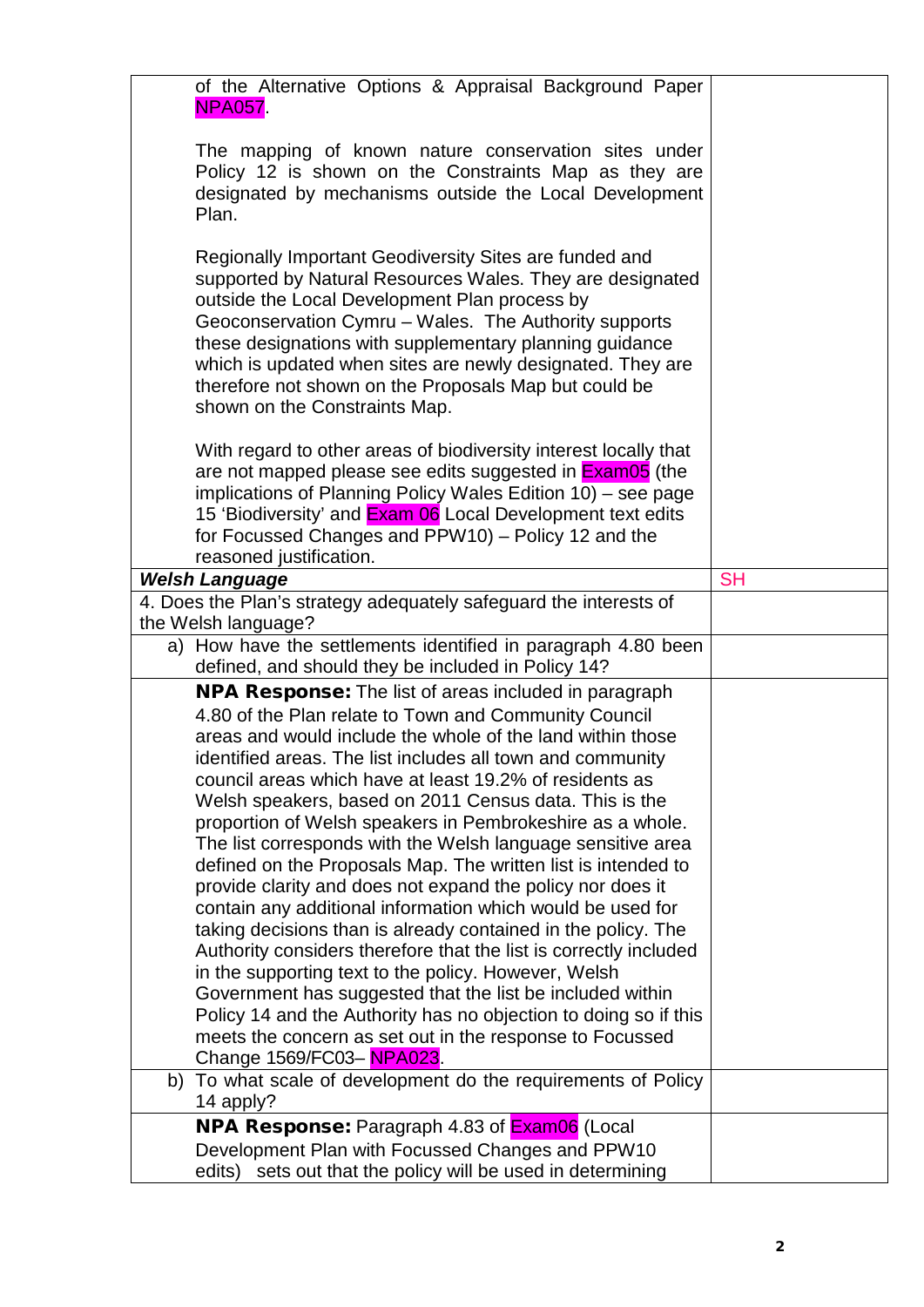| 'large scale development on windfall sites' and that 'large        |           |
|--------------------------------------------------------------------|-----------|
| scale' is major development as in the Town and Country             |           |
| Planning (Development Management Procedure) (Wales)                |           |
| Order 2012.                                                        |           |
| What type of mitigation measures are appropriate in the<br>C)      |           |
| <b>National Park?</b>                                              |           |
| <b>NPA Response:</b> Paragraph 4.85 <b>Exam06</b> (LDP2 with       |           |
| Focussed Changes and PPW10 track changes) refers to                |           |
| phasing of development as a land use planning mitigation           |           |
| method to protect Welsh language interests and this would          |           |
| be appropriate in the National Park, if required.                  |           |
| <b>Heritage</b>                                                    | GL        |
| 5. Is Policy 15 clear and consistent with the requirements of The  |           |
| Historic Environment (Wales) Act 2016?                             |           |
| <b>NPA Response:</b> Para 4.87 of the <b>Exam06</b> (LDP2 with     |           |
| Focussed Changes and PPW10 track changes) refers to                |           |
| Planning Policy Wales Edition 10 Chapter 6 relating to the         |           |
| Historic Environment, including the protection of historic assets  |           |
| of special local importance which do not have statutory            |           |
| protection but that make an important contribution to local        |           |
| distinctiveness and have the potential to contribute to public     |           |
| knowledge. Policy 15 has been in operation since Local             |           |
| Development Plan 1 (NPA074) was adopted in 2010 (and               |           |
| before) and no issues have arisen from its implementation          |           |
| through the Annual Monitoring Reports (NPA077-084).                |           |
|                                                                    |           |
| Please also see the Authority's response to representation         |           |
| 3511/54 in the Deposit Plan Responses Table-NPA019                 |           |
| Landscape, Public open Space and Green Wedges                      |           |
| 6. Does Policy 16 provide an appropriate policy framework for      | GL        |
| assessing and managing the impact of development proposals on      |           |
| the landscape and seascape?                                        |           |
| <b>NPA Response:</b> Please see the assessment of Policy 16        |           |
| on page 32 of the Alternative Options & Appraisal                  |           |
| Background Paper NPA057.                                           |           |
|                                                                    |           |
| Policy 16 (and associated SPGs for the landscape and               |           |
| seascape character areas) has been in operation since Local        |           |
| Development Plan 1 (NPA074) was adopted in 2010 and no             |           |
| issues have arisen from its implementation through the             |           |
| Annual Monitoring Reports (NPA077-084).                            |           |
| 7. Should Policy 17 be deleted and replaced with separate policies | <b>SH</b> |
| for the protection and provision of public open space and the      |           |
| designation of Green Wedges?                                       |           |
| <b>NPA Response:</b> The policy is included in the Plan to         |           |
| match the mapping of the identified areas on the Proposals         |           |
| Map.                                                               |           |
|                                                                    |           |
| The policy approach is taken directly from Planning Policy         |           |
| Wales (as referred to in paragraph 4.101 of the Plan               |           |
|                                                                    |           |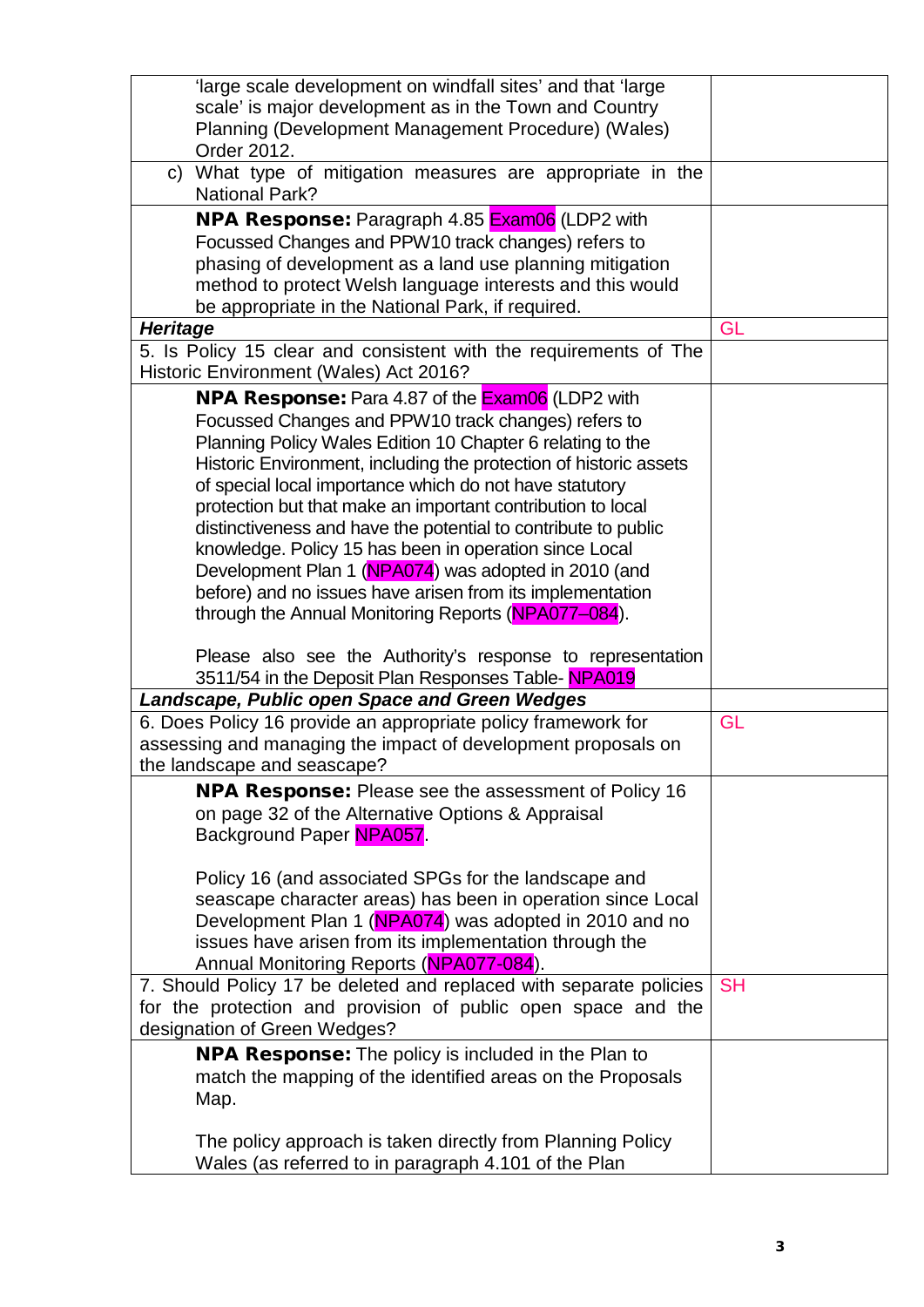|    | <b>Exam06</b> ). In this respect it is considered appropriate to refer                                                    |           |
|----|---------------------------------------------------------------------------------------------------------------------------|-----------|
|    | to the two means of protecting areas from inappropriate                                                                   |           |
|    | development in the one policy. Creating two policies would                                                                |           |
|    | add nothing more.                                                                                                         |           |
| a) | Is the designation of 43 no. Green Wedges justified,                                                                      | <b>SH</b> |
|    | supported by robust evidence and have they been reviewed                                                                  |           |
|    | as part of the replacement plan making process?                                                                           |           |
|    | <b>NPA Response:</b> The objection from Welsh Government                                                                  |           |
|    | appears to be made in relation to the number of green wedge                                                               |           |
|    | designations, rather than any specific areas being considered                                                             |           |
|    | inappropriately designated. Several types of development are                                                              |           |
|    | permitted outside Centre boundaries, including employment                                                                 |           |
|    | uses and exceptional land releases for affordable housing,                                                                |           |
|    | the Green Wedge designation has been applied in locations<br>where there is additional need to conserve the National Park |           |
|    | landscape. All of the Green Wedges have been reassessed                                                                   |           |
|    | as part of the Plan Revision process. Please see the                                                                      |           |
|    | Consultation Report Main Issues for the Authority's response                                                              |           |
|    | to this objection NPA17, page 107 and the Green Wedge                                                                     |           |
|    | Background Paper (March 2018). (NPA063 & 64)                                                                              |           |
| b) | Does the Plan provide an appropriate mechanism for                                                                        | <b>MD</b> |
|    | protecting existing, and securing the provision of new, public                                                            |           |
|    | open space?                                                                                                               |           |
|    | <b>NPA Response:</b> The approach taken in the Plan <b>Exam06</b>                                                         |           |
|    | - Local Development Plan 2 with Focussed Changes and                                                                      |           |
|    | PPW10 edits (Policy 17 and 53) has not caused any issues                                                                  |           |
|    | through implementing a similar approach in the current Local                                                              |           |
|    | Development Plan.                                                                                                         |           |
| C) | Are the boundaries of the public open spaces annotated on                                                                 | GL        |
|    | the inset maps C41 and C42 - Tenby correct?                                                                               |           |
|    | <b>NPA Response:</b> Deposit Rep 3511/67 requested the                                                                    |           |
|    | inclusion of several sites in Tenby. Please see NPA021                                                                    |           |
|    | New and Amended Sites for included/excluded sites. Please                                                                 |           |
|    | also see response to the Focussed Changes Representation                                                                  |           |
|    | 3511/FC20 NPA023                                                                                                          |           |
|    | 8. Does Policy 19 provide an appropriate mechanism for managing                                                           | <b>SH</b> |
|    | development within Porthgain, Saundersfoot, Solva and Tenby                                                               |           |
|    | Harbours, and should it make reference to other smaller harbours in                                                       |           |
|    | the National Park?                                                                                                        |           |
|    | <b>NPA Response:</b> Policy 19 of <b>Exam06</b> – (Local                                                                  |           |
|    | Development Plan 2 with Focussed Changes and PPW10                                                                        |           |
|    | edits) is included to ensure that the business and other uses                                                             |           |
|    | within the listed harbours can continue to support the viability                                                          |           |
|    | of the harbours, particularly as public places with direct                                                                |           |
|    | access to the sea. Please see the Authority's response to<br>representation 2910/62 in the Deposit Plan Responses         |           |
|    | Table. ( <mark>NPA019</mark> ).                                                                                           |           |
|    |                                                                                                                           |           |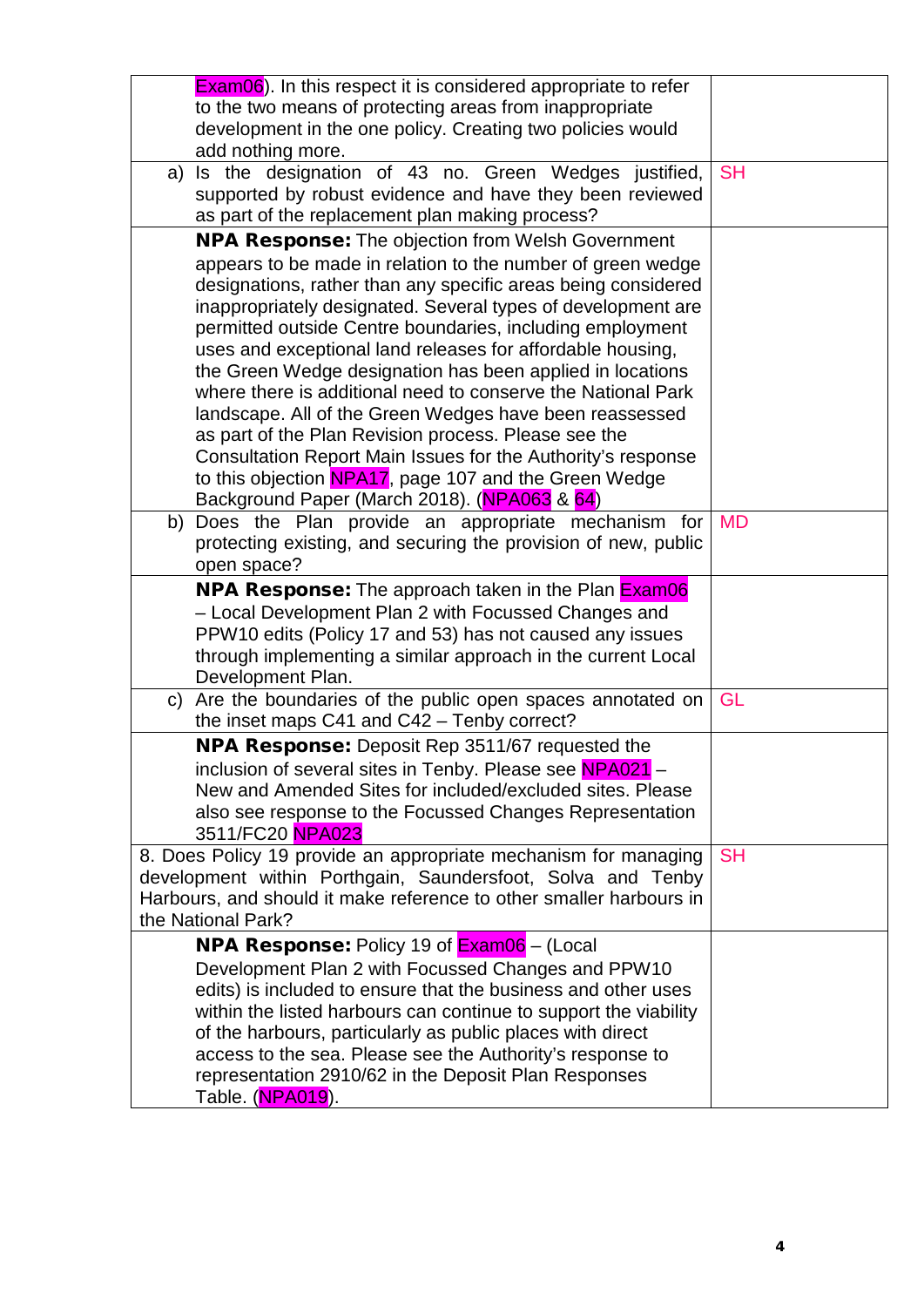## Session 2 - Special Qualities of the National Park

| Representor           | <b>Change sought</b>                                     | Why NPA do not                                  |
|-----------------------|----------------------------------------------------------|-------------------------------------------------|
|                       |                                                          | think this is a sound                           |
|                       |                                                          | approach                                        |
| Marloes & St          | See NPA19 Deposit                                        | Test 2 regarding the                            |
| <b>Brides CC</b>      | <b>Representation and Authority</b>                      | appropriateness of the                          |
| 2897/45               | Response.                                                | change given the local<br>evidence.             |
| 2897/48               | See NPA19 Deposit                                        | Test 2 in terms of clarity                      |
|                       | <b>Representation and Authority</b><br>Response.         | and focus is of relevance.                      |
| 2897/56               | See NPA19 Deposit                                        | See across.                                     |
|                       | <b>Representation and Authority</b><br>Response.         |                                                 |
| 2897/58               | See NPA19 Deposit                                        | See across.                                     |
|                       | <b>Representation and Authority</b><br>Response.         |                                                 |
| <b>St Davids City</b> | See NPA19 Deposit                                        | No specific Test                                |
| Council<br>2910/41    | <b>Representation and Authority</b><br>Response.         | applicable.                                     |
| 2910/62               | See NPA19 Deposit                                        | Test 2 in terms of clarity                      |
|                       | <b>Representation and Authority</b><br>Response.         | and focus is of relevance.                      |
| 2910/64               | See NPA19 Deposit                                        | The intention behind the                        |
|                       | <b>Representation and Authority</b><br>Response.         | change sought is unclear<br>to comment further. |
|                       |                                                          |                                                 |
| 2910/65               | See NPA19 Deposit<br><b>Representation and Authority</b> | No specific Test<br>applicable.                 |
|                       | Response.                                                |                                                 |
| 2910/66               | See NPA19 Deposit                                        | No specific Test                                |
|                       | <b>Representation and Authority</b><br>Response.         | applicable.                                     |
| <b>Tenby Civic</b>    | See NPA19 Deposit                                        | No specific Test                                |
| Society               | <b>Representation and Authority</b>                      | applicable. A change is                         |